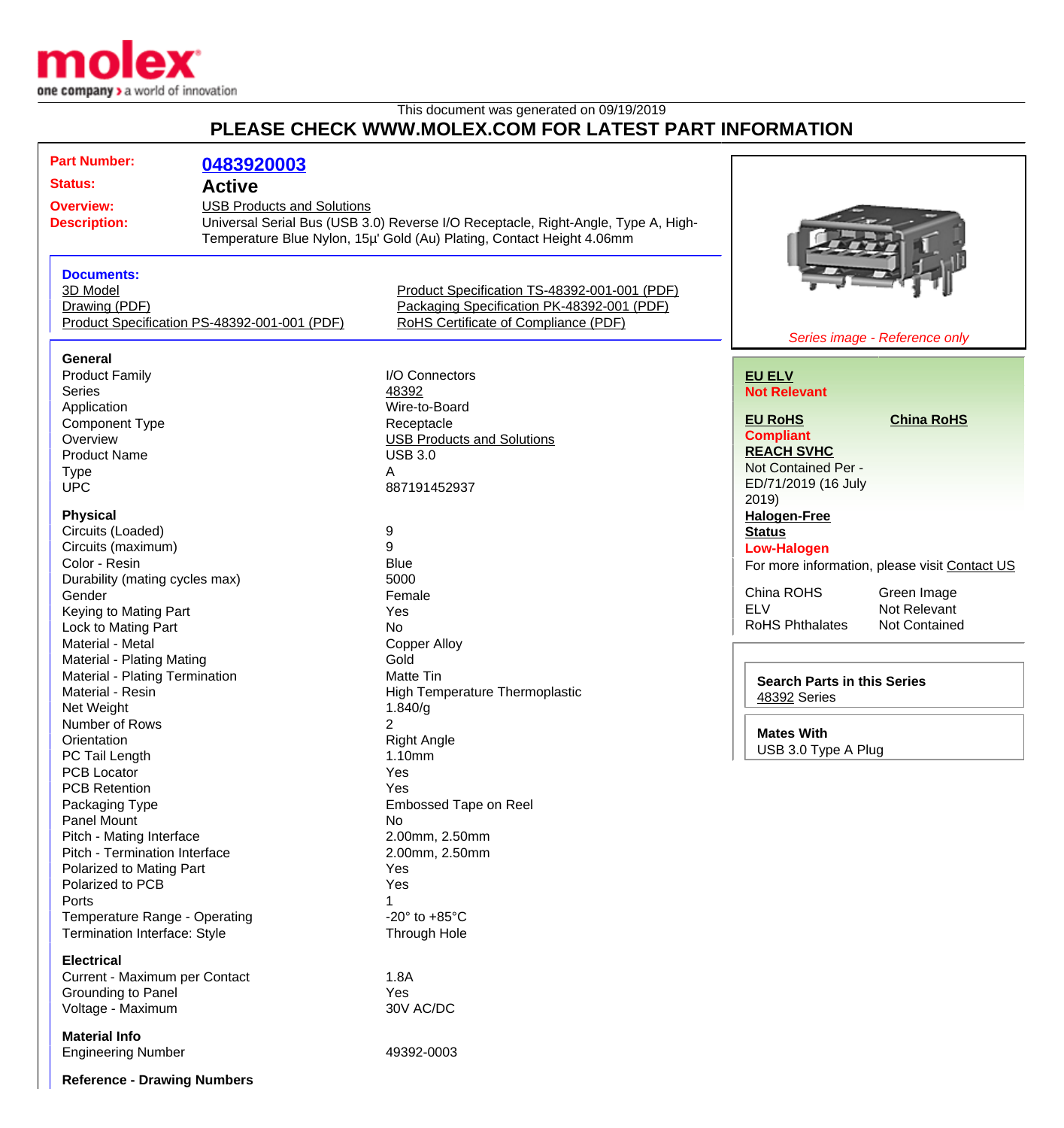PS-48392-001-001, TS-48392-001-001

This document was generated on 09/19/2019

## **PLEASE CHECK WWW.MOLEX.COM FOR LATEST PART INFORMATION**